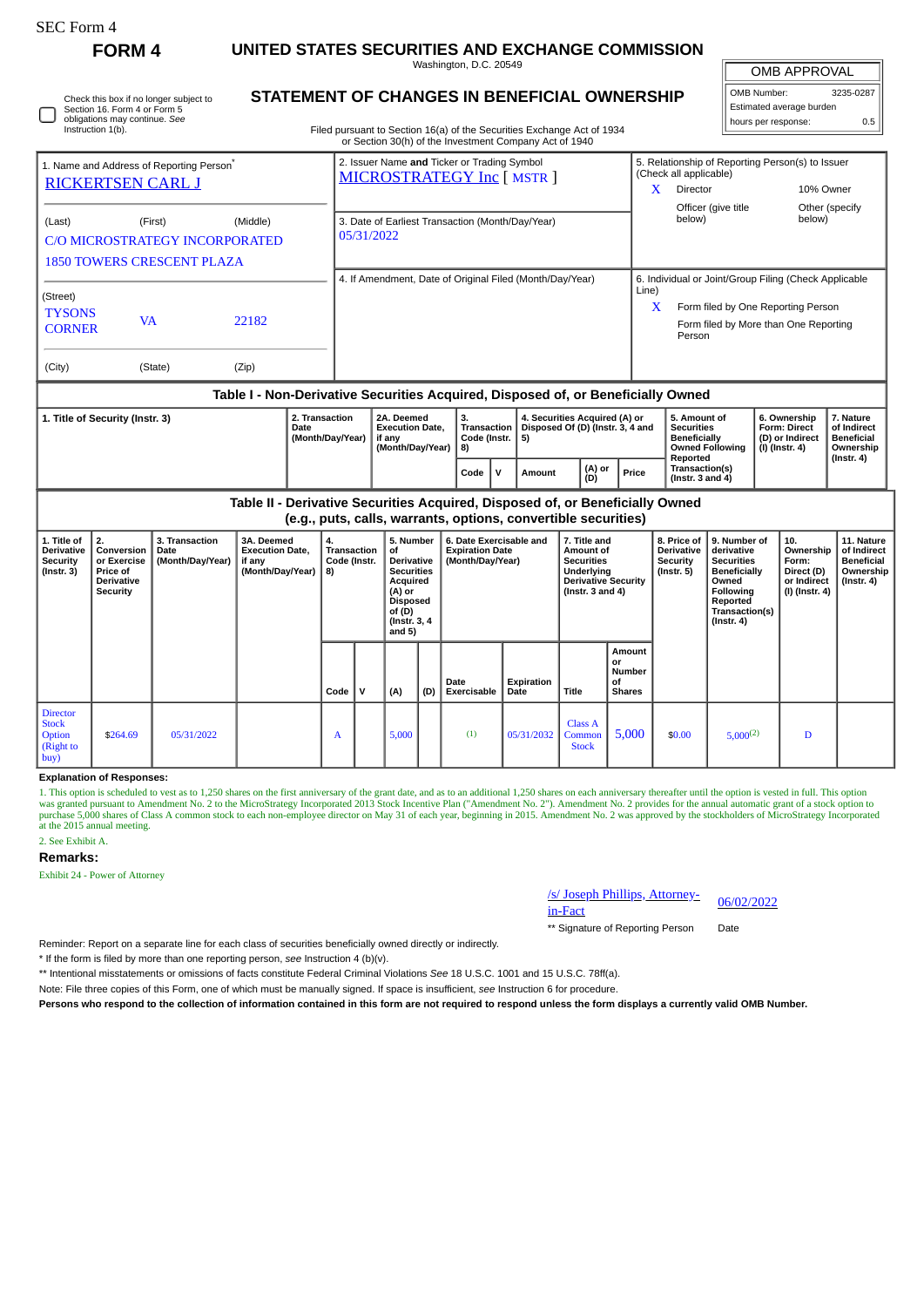#### POWER OF ATTORNEY

Know all by these presents, that the undersigned hereby constitutes and appoints each of W. Ming Shao, Andrew Kang, and Joseph Phillips, signing singly, the undersigned's true and lawful attorney-in-fact to:

(1) execute for and on behalf of the undersigned, in the undersigned's capacity as an officer and/or director of MicroStrategy Incorporated (the "Company"), Forms 3, 4, and 5 in accordance with Section 16(a) of the Securities Exchange Act of 1934 and the rules thereunder;

(2) do and perform any and all acts for and on behalf of the undersigned which may be necessary or desirable to complete and execute any such Form 3, 4, or 5 and timely file such form with the United States Securities and Exchange Commission and any stock exchange or similar authority; and

(3) take any other action of any type whatsoever in connection with the foregoing which, in the opinion of such attorney-in-fact, may be of benefit to, and in the best interest of, or legally required by, the undersigned, it being understood that the documents executed by such attorney-in-fact on behalf of the undersigned pursuant to this Power of Attorney shall be in such form and shall contain such terms and conditions as such attorney-in-fact may approve in such attorney-in-fact's discretion.

The undersigned hereby grants to each such attorney-in-fact full power and authority to do and perform any and every act and thing whatsoever requisite, necessary, or proper to be done in the exercise of any of the rights and powers herein granted, as fully to all intents and purposes as the undersigned might or could do if personally present, with full power of substitution or revocation, hereby ratifying and confirming all that such attorney-in-fact, or such attorney-in-fact's substitute or substitutes, shall lawfully do or cause to be done by virtue of this Power of Attorney and the rights and powers herein granted. The undersigned acknowledges that the foregoing attorneys-in-fact, in serving in such capacity at the request of the undersigned, are not assuming, nor is the Company assuming, any of the undersigned's responsibilities to comply with, or the undersigned's liability under, Section 16 of the Securities Exchange Act of 1934.

This Power of Attorney supersedes any and all previous Powers of Attorney relating to Form 3, 4, and 5 filings in the undersigned's capacity as an officer and/or director of the Company, and shall remain in full force and effect until the undersigned is no longer required to file Forms 3, 4, and 5 with respect to the undersigned's holdings of and transactions in securities issued by the Company, unless earlier revoked by the undersigned in a signed writing delivered to the foregoing attorneys-in-fact.

IN WITNESS WHEREOF, the undersigned has caused this Power of Attorney to be executed as of the date written below.

Signature: /s/ Carl J. Rickersen Print Name: Carl J. Rickertsen Print Date: June 2, 2022